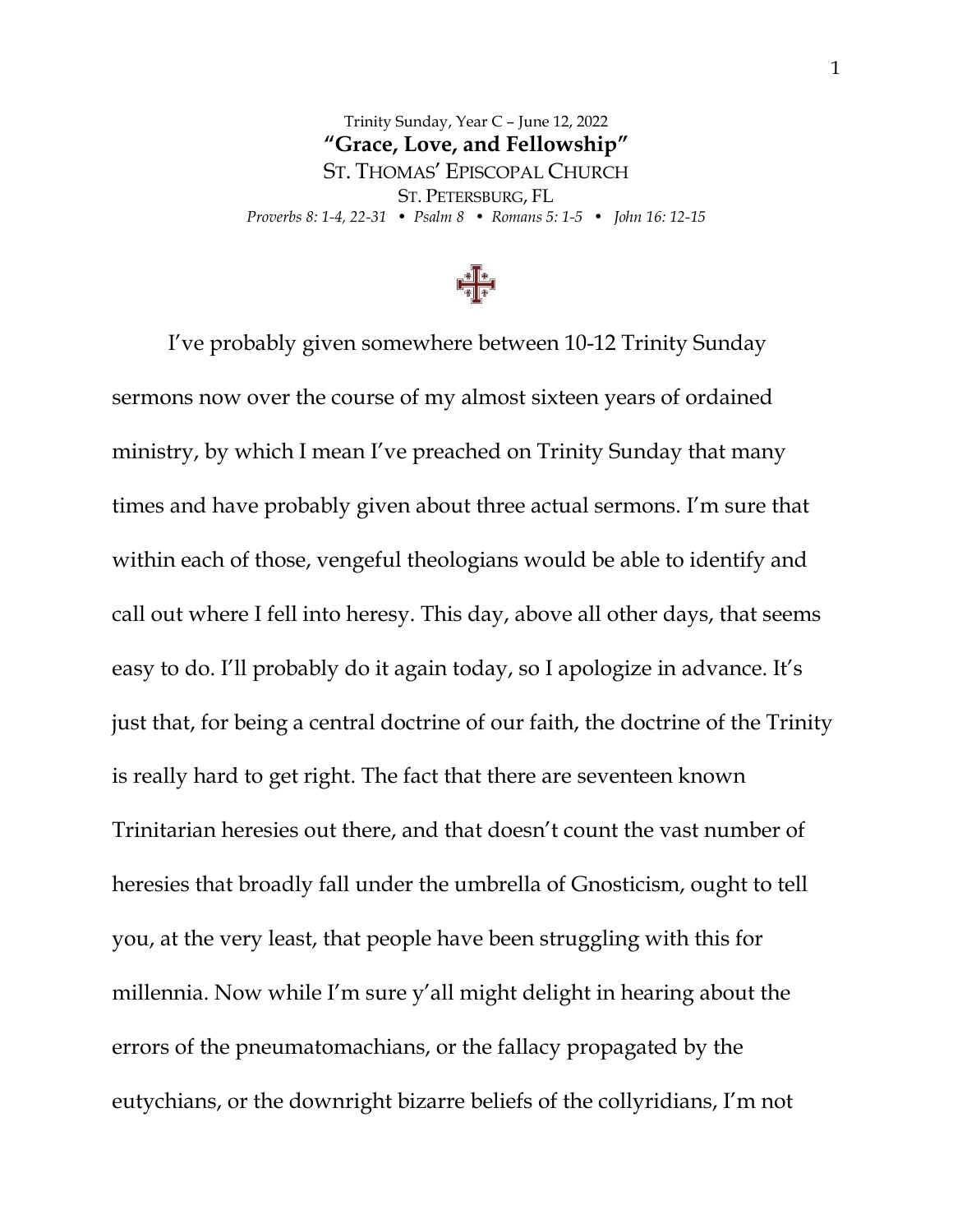going to do that today. I am, perhaps as an example to us all in this modern age, going to rely upon a Canadian to work my way through this.

Well, alright, he was a Brit, but he taught for a long time in Toronto, so that still counts for something. In a sermon delivered on Trinity Sunday in 1888, the Rev. Edwin Hatch explored the great Trinitarian blessing St. Paul deploys in 2 Corinthians 13. Those of you who have been to Morning Prayer will recognize it: *"The grace of the Lord Jesus Christ, the love of God, and the fellowship of the Holy Spirit, be with you all."* He begins by remarking that it's incredible that one of the most explicit recognitions of the Holy Trinity to appear in the New Testament comes to us in the form of a blessing. This tells us, he wrote, that "the revelation of the Trinity is a revelation not of an object, but of a living truth. It recalls us from metaphysics to life. It reminds us that in our world of effort and failure we need the varied help of God. It reveals to us that God, who in his Trinity of Persons is very near to us, is near to us with a Trinity of blessings."

That got me thinking. The first thing it put me in mind of was a question I was once asked by a priest who was teaching about the Holy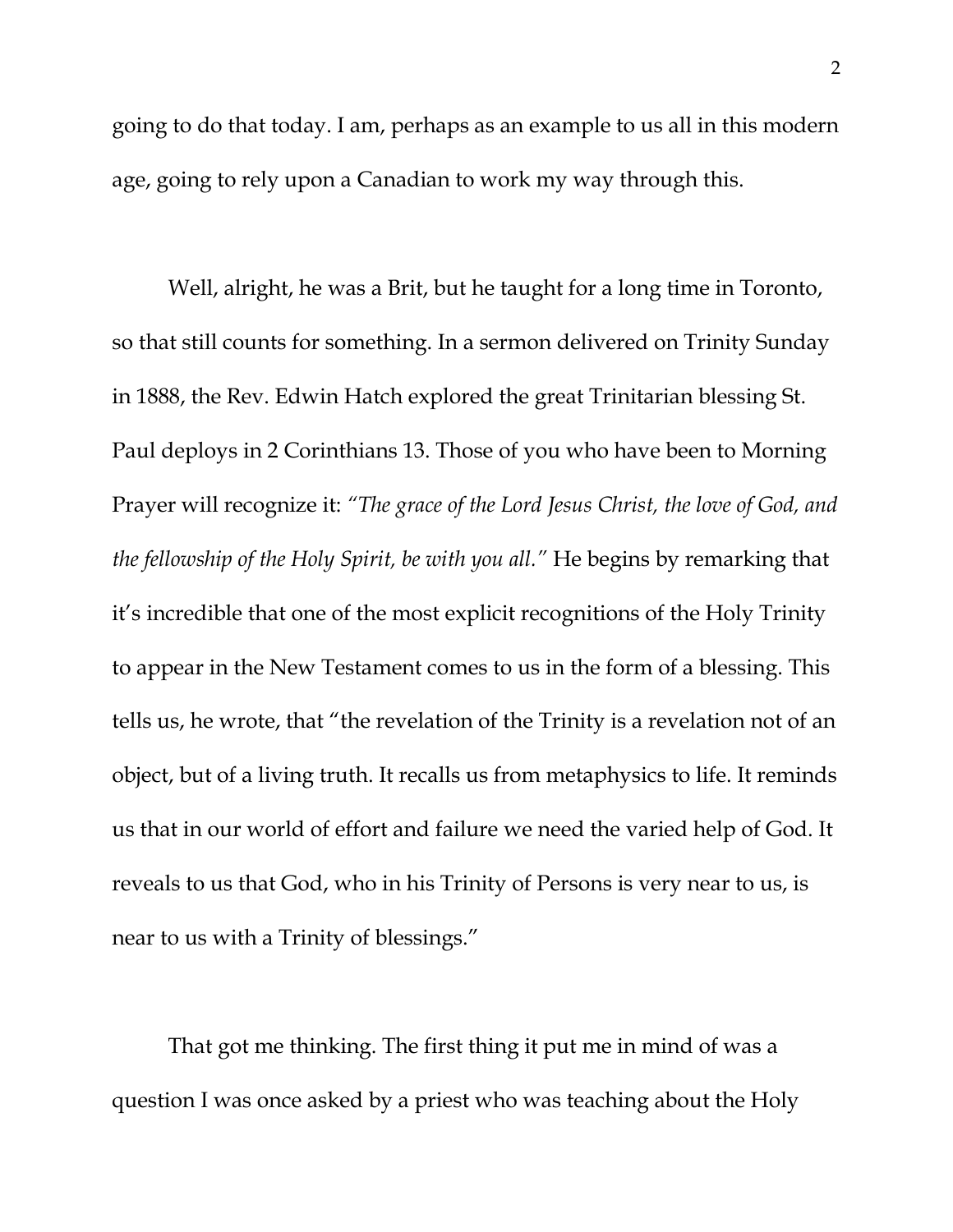Spirit. They asked, "How often do you address the Holy Spirit in your prayers?" I think in the context in which the question was asked the answer was universally, "not much." In conjunction with what Hatch said about the benediction, I thought of how I pray to each of the Divine Persons, and, as we go along, I want to invite you to do the same.

I think in my prayers I address God the Father most often, but, if I'm being honest, I think this has more to do with a spiritual laziness than anything else. It 's just too easy to start a prayer, "Dear God," or "O God," or something like that. Beyond that, the deeper I explore my feelings about this, I arrive at the conclusion that I address prayers to God the Father most often when I am offering a prayer about the created order, about the grandeur of the cosmos, about the terror of the inconceivable, in a cry for righteousness, and in pleas for knowledge. Let me invite you to ponder how you pray to God the Father and to see if you can put some names to the types of prayers you address to the First Person of the Trinity. It's an interesting exercise. What it comes down to for Hatch is that when the world is seemingly spinning out of control, we know that God the Father loves us, loves us as a parent loves their child, loves us unconditionally and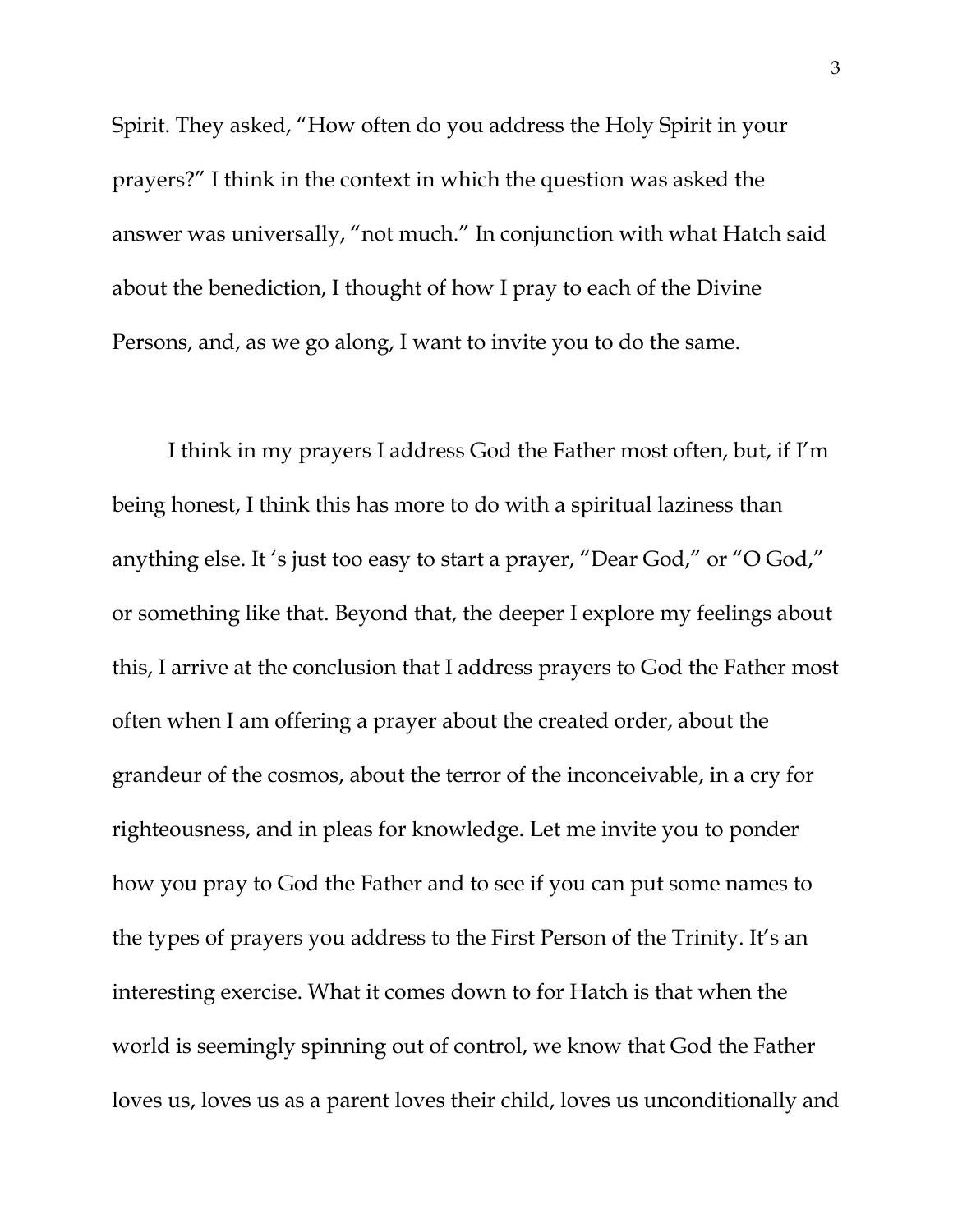in an "infinitely greater degree, but in some way like the way we love our children." As John wrote in his letter, "God is love." St. Augustine confirms this when he explores the concept of the Trinity and arrives at identifying the First Person as the "Lover." God, in the First Person of the Trinity, comes to us as love, and in this benediction, we are given a form to pass on that love to others in a blessing.

I address prayers to Jesus frequently, but perhaps not as frequently as the First Person. Sometimes I'll just start talking to God and somewhere in the middle of it I'll realize that what I'm really doing it having a conversation with Jesus, and so when I'm done with my part, I'll conclude it by saying, "in your name I pray. Amen." I think when I do that, I do it because I am in need of a relational God, God who I can understand somewhat and who can fully understand me, God who was once like me in all ways but one. I need to be known. And so I talk to Jesus. How, and why, do you talk with Jesus, the Second Person of the Trinity? Hatch says the benediction of the Second Person comes first in Paul's formula because Christ seems to be nearer to us. Further, he says the benediction of the Second Person is "grace" because that single word encapsulates everything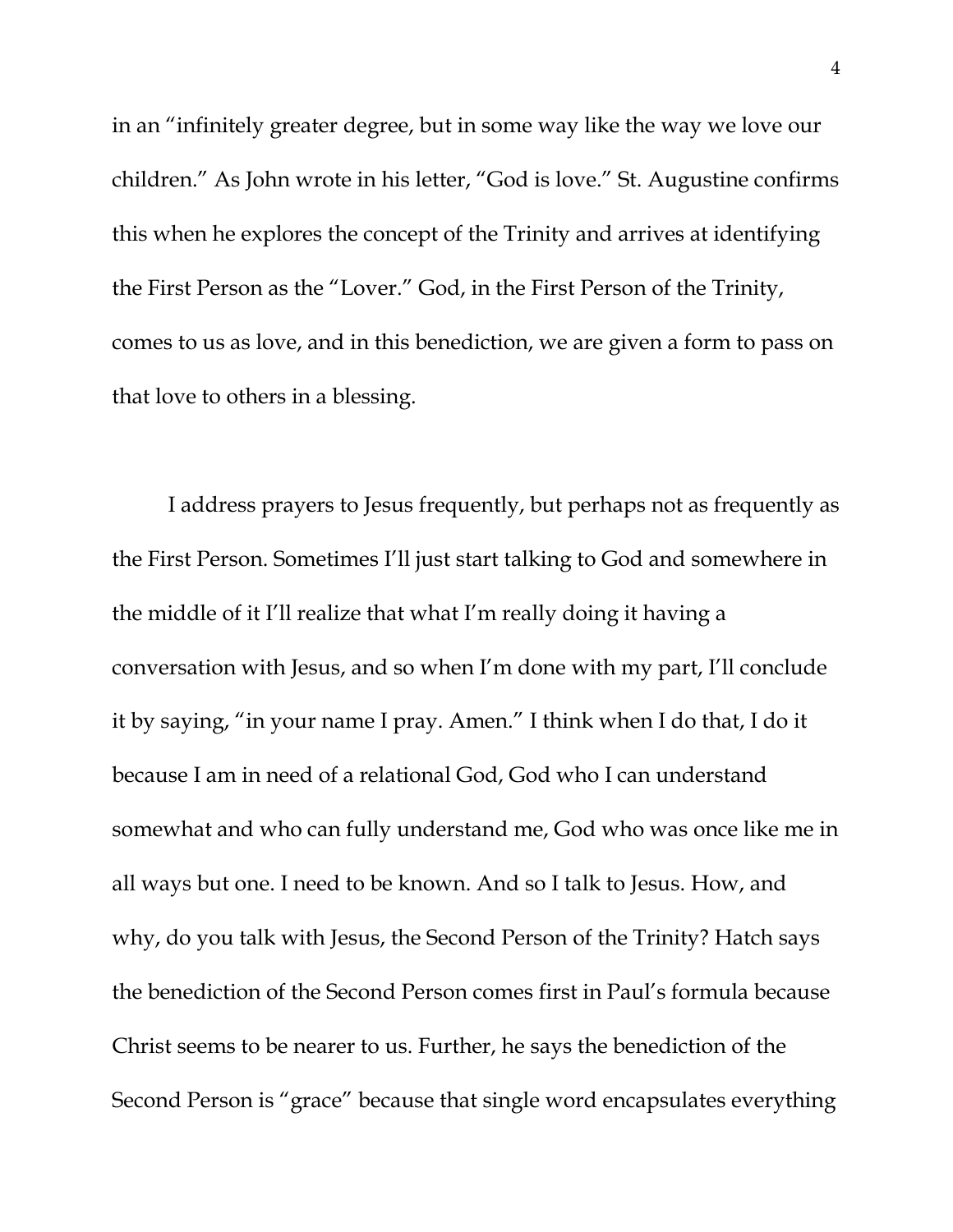Christ did for us: from redemption to atonement, from the knowledge of God to the hope for eternal life. It is all grace.

Lastly, I think on the Spirit, that effervescent and inimitable Third Person of the Trinity, to whom I address very few prayers. I address so few prayers to the Spirit that I cannot even come up with a cogent list of typical topics as I've done for the other two Persons. One thing this tells me is I need to pray to her who is my Advocate and Comforter more often. How often do you pray to the Spirit? Perhaps this is also your invitation on this Trinity Sunday. Hatch tells us that in Paul's benediction formula, the blessing of the Spirit is one of fellowship and communion because she is teaching us to be a fellowship of goodness, a fellowship that never rests with what is good enough but instead always strives to be better. He says, "if it were given to me to pray for one benediction more than another, for one form of Divine fellowship more than another, I should pray for this benediction and the fellowship of spiritual growth. I should pray, if I had but one thing to pray for, not for the activity of knowledge (though I value knowledge), not for the activity of doing good, but for the activity of spiritual growth. I should pray that my light might, by the help of God, so